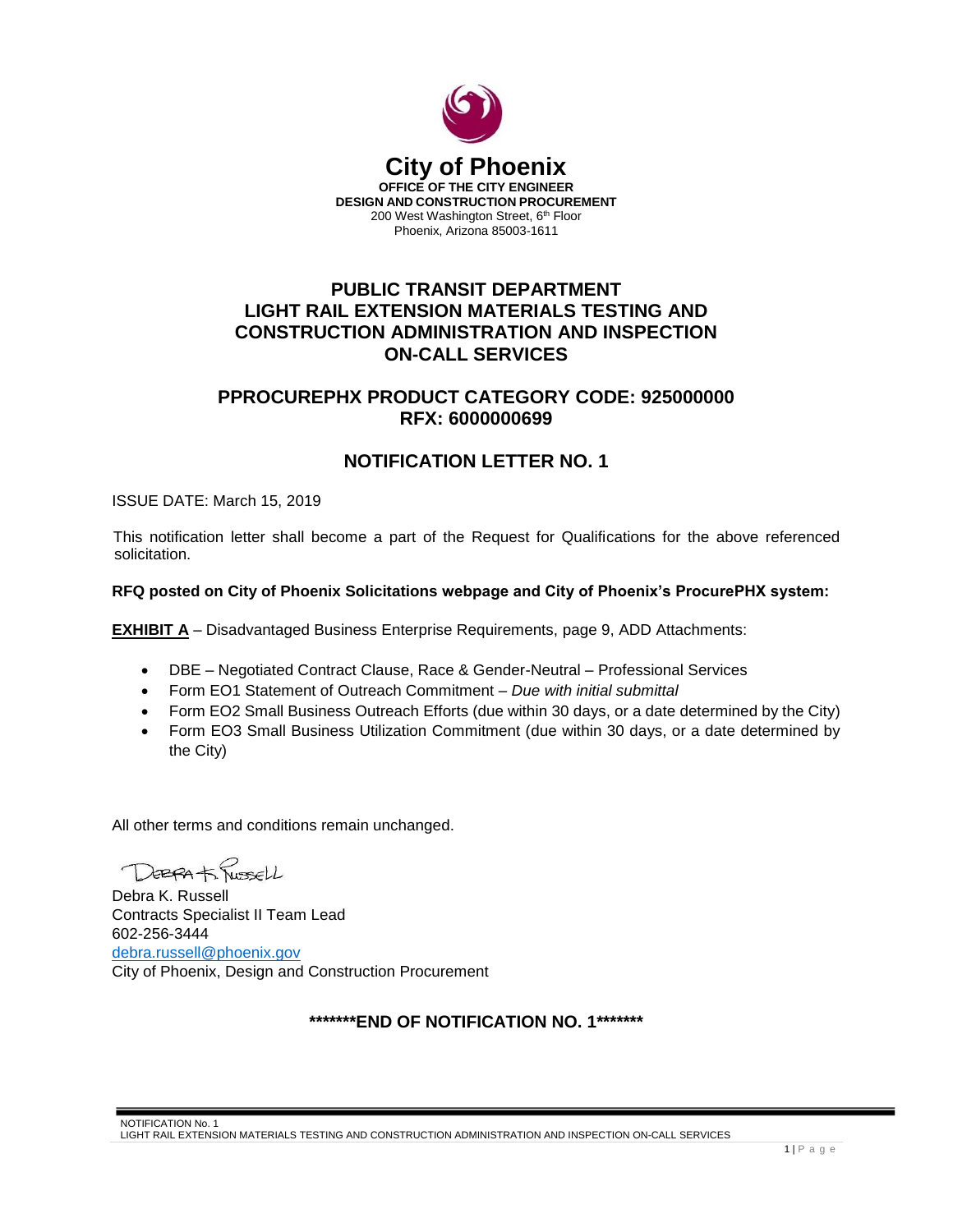

## **City of Phoenix**

#### **Disadvantaged Business Enterprise (DBE) Program**

#### **DBE – Negotiated Contract Clause Race & Gender-Neutral – Professional Services**

Phoenix is one of the fastest growing, multicultural cities in the country and has shown a historical commitment to business diversity. The City and its partners strive to advance the economic growth of small businesses through its Disadvantaged Business Enterprise (DBE) Program.

The City of Phoenix DBE Program is managed and administered by the City's Equal Opportunity Department, Contract Compliance Division. Through a coordinated effort among several city departments and partner agencies, the DBE Program provides certification and opportunities in construction, purchasing, management and technical assistance, educational services, and networking.

#### **SECTION I. DEFINITIONS**

**Agency** means the City of Phoenix for purposes of this Contract.

**Arizona Unified Certification Program (AZUCP)** means a consortium of government agencies organized to provide reciprocal DBE certification within Arizona pursuant to 49 Code of Federal Regulations (CFR) Part 26. The official DBE database containing eligible DBE firms certified by AZUCP can be accessed at: [https://utracs.](https://utracs.azdot.gov/)**azdot**.gov. The certification system is called the Arizona Unified Transportation Registration and Certification System (AZ UTRACS).

**Business to Government Now (B2G)** means the web based certification and compliance system used to track and monitor DBE and Small Business Participation. The B2G system can be accessed at: [https://phoenix.diversitycompliance.com](https://phoenix.diversitycompliance.com/)

**Contract** means a legally binding relationship obligating a seller to furnish supplies or services (including construction and professional services) and the buyer to pay for them.

**DBE Compliance Specialist** means an Agency employee responsible for compliance with this DBE Contract Clause.

**EOD** means the City of Phoenix Equal Opportunity Department.

**Joint Venture (JV)** means an association between two or more persons, partnerships, corporations, or any combination thereof, formed to carry on a single business activity. The JV is limited in scope and duration to this Contract. The resources, asset, and labor of the participants must be combined in an effort to accrue profit.

**Outreach Efforts** means the diligent and good faith efforts demonstrated by a Submitter to solicit participation from interested and qualified DBEs and other Small Businesses. Submitter shall identify and document potential business opportunities for DBEs and other Small Businesses, describe what efforts were undertaken to solicit DBE and Small Business participation, disclose results of negotiations with DBEs and Small Businesses, and communicate and record Submitter's selection decisions relating to DBE and Small Business participants.

**Disadvantaged Business Enterprise (DBE)** means a Small Business Concern that has successfully completed the DBE certification process and has been granted DBE status by an AZUCP member pursuant to the criteria contained in 49 CFR Part 26.

**Commercially Useful Function** means that a DBE is responsible for executing the work of the contract and is carrying out its responsibilities by actually performing, managing, and supervising the work involved. If a DBE does not perform or exercise responsibility for at least 30% of the total cost of its contract with its own work force, or if the DBE subcontracts a greater portion of the work of a contract than would be expected on the basis of normal industry practice for the type of work involved, the DBE is presumed not to be performing a Commercially Useful Function.

**Goods and Services Providers** are firms that provide goods and services that represent a Commercially Useful Function directly to Transit as a DBE or Small Business.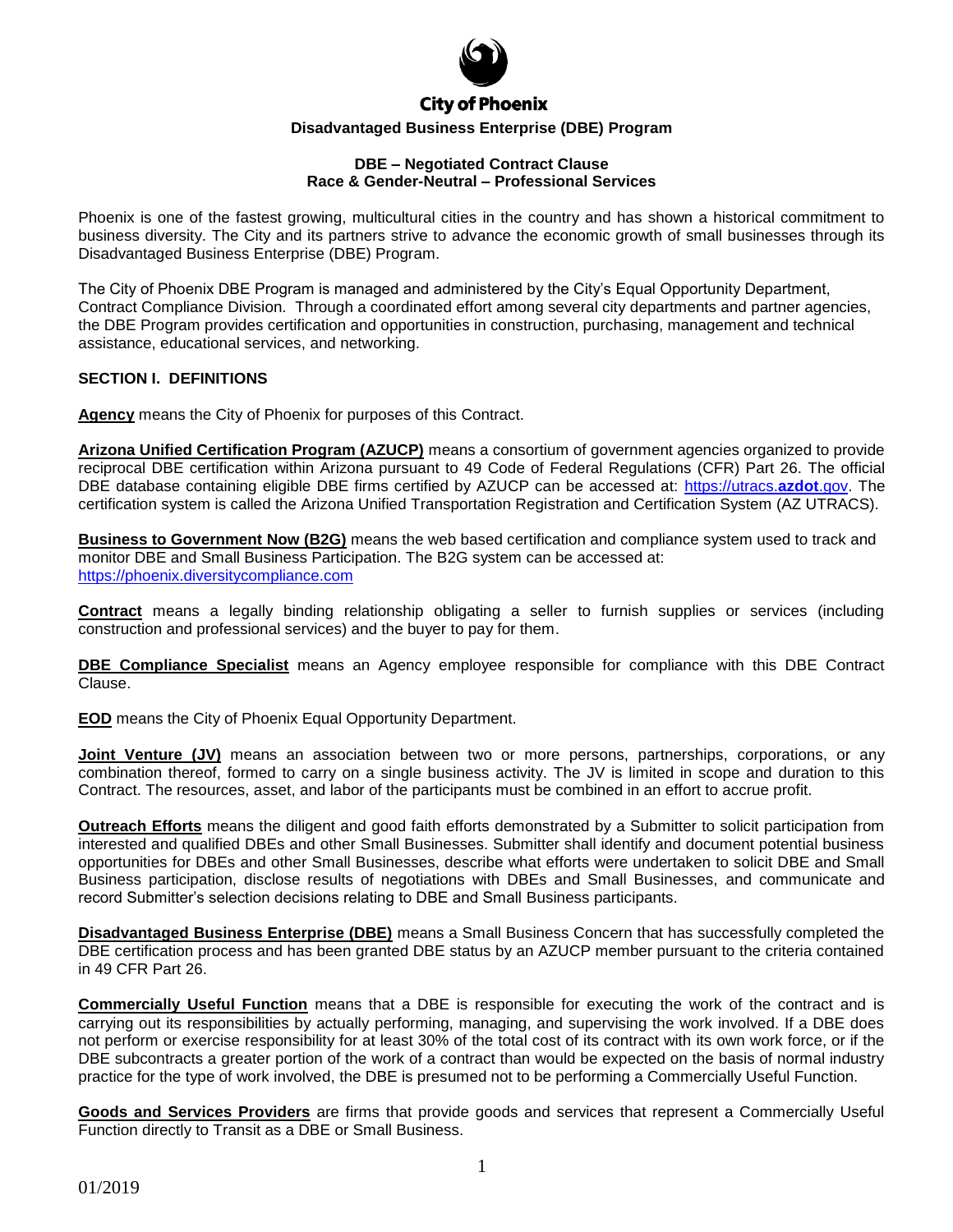

**Manufacturer** means a firm that owns, operates or maintains a factory or establishment that produces on the premises the components, materials, or supplies obtained by the recipient, successful submitter, or Transit Vehicle Manufacturer.

**Regular dealer/broker** is a firm that owns, operates, or maintains a store, warehouse, or other establishment in which the materials, supplies, articles or equipment of the general character described by the specifications and required under the contract are bought, kept in stock, and regularly sold or released to the public in the usual course of business.

**Supplier** means a firm that engages in, as its principal business, the purchase and sale of material or supplies required for the performance of a contract. The firm must own, operate, and maintain a store, warehouse or other establishment where the supplies are bought, kept in stock, and regularly sold to the public in the usual course of business.

**Small Business Concern (SBC)** means, with respect to firms seeking to participate in contracts funded by the U.S. Department of Transportation (US DOT), a Small Business Concern as defined in section 3 of the Small Business Act and Small Business Administration regulations implementing the Act (13 CFR part 121), which Small Business Concern does not exceed the cap on average annual gross receipts specified in 49 CFR § 26.65(b). "Small Business" and "Small Business Concern" are used interchangeably in this DBE Contract Clause.

**Small Business Enterprise (SBE)** means a small business that has been determined to meet the requirements for SBE certification with the City of Phoenix and whose certification is in force at the time of the award of business by the City. A directory of currently certified SBE firms is located at [https://phoenix.diversitycompliance.com](https://phoenix.diversitycompliance.com/) .

**Race- and Gender-Neutral (RGN) Measures** means a measure or program that is, or can be used to assist all Small Businesses.

**Subcontract** means a contract at any tier below the prime contract, including a purchase order.

**Subcontractor** means an individual, partnership, JV, corporation or firm that holds a contract at any tier below the prime contract, including a vendor under a purchase order.

**Submitter** means an individual, partnership, JV, contractor, corporation, or firm that tenders a submittal to the Agency to perform services requested by a solicitation or procurement. The submittal may be direct or through an authorized representative. (Submitter is inclusive of the terms: *Bidder, Offeror, Proposer, Respondent*, etc.)

**Responsive Submitter** means a firm that has met the minimum program requirements as outlined in the solicitation and due at the time of submittal.

**Successful Submitter** means a firm that has been awarded the contract by the Agency to perform services or furnish supplies requested by a solicitation or procurement.

**Responsible Submitter** means a firm that has been selected to continue in the procurement process by the Agency.

**Transit Vehicle Manufacturers (TVMs)** means any manufacturer whose primary business purpose is to manufacture vehicles specifically built for public mass transportation. Such vehicles include, but are not limited to: buses, rail cars, trolleys, ferries, and vehicles manufactured specifically for paratransit purposes. Producers of vehicles that receive post-production alterations or retrofitting to be used for public transportation purposes (e.g., socalled cutaway vehicles, vans customized for service to people with disabilities) are also considered transit vehicle manufacturers. Businesses that manufacture, mass-product, or distribute vehicles solely for personal use and for sale "off the lot" are not considered transit vehicle manufacturers.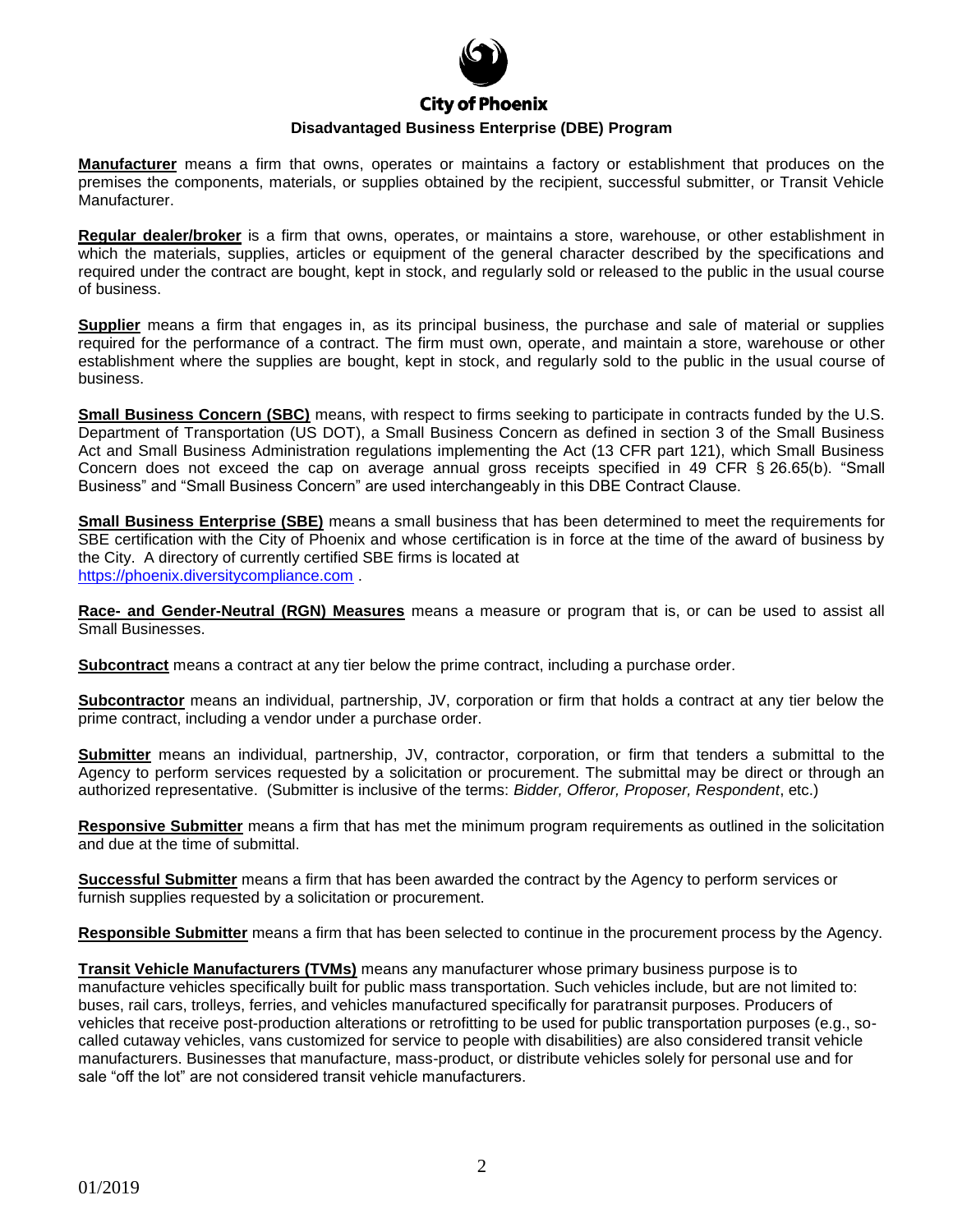

# **City of Phoenix**

## **Disadvantaged Business Enterprise (DBE) Program**

**Transit Vehicle Manufacturers Goals** for FTA recipients each transit vehicle manufacturer, as a condition of being authorized to bid or propose on FTA-assisted transit vehicle procurements, to certify that it has complied with the requirements of 49 CFR Part 26.49.

#### **SECTION II. GENERAL REQUIREMENTS**

#### **A. Applicable Federal Regulations**

This Contract is subject to DBE requirements issued by USDOT in 49 CFR Part 26. Despite the lack of a race- and gender-conscious DBE participation goal for this Contract, the Agency must track and report DBE participation that occurs as a result of any procurement, JV, goods/services, or other arrangement involving a DBE. For this reason, the Successful Submitter shall provide all relevant information to enable the required reporting.

#### **B. DBE Participation**

For this solicitation, the Agency has *not* established a race- or gender-*conscious* DBE participation goal. The Agency extends to each individual, firm, vendor, supplier, contractor, and subcontractor an equal economic opportunity to compete for business. The Agency uses race- and gender-*neutral* measures to facilitate participation by DBEs and Small Businesses. The Agency *encourages* each Submitter to voluntarily subcontract with DBEs and Small Businesses to perform part of the work—a Commercially Useful Function—that Submitter might otherwise perform with its own forces.

#### **C. Small Business Participation**

The Agency will track the participation of all approved businesses throughout the life of this contract. The Agency will count Small Business participation as authorized by federal regulations. A summary of these regulations can be found at [www.ecfr.gov](http://www.ecfr.gov/) (49 CFR Part 26.39).

#### **D. DBE Certification**

*Only* firms (1) certified by the Agency or another AZUCP member, and (2) contracted to perform a Commercially Useful Function on scopes of work for which they are certified, may be considered to determine DBE participation resulting from RGN measures on this Contract. This DBE determination affects the Agency's tracking and reporting obligations to USDOT.

#### **E. Civil Rights Assurances**

As a recipient of USDOT funding, the Agency has agreed to abide by the assurances found in 49 CFR Parts 21 and 26. Each Contract signed by the Agency and the Successful Submitter, and each Subcontract signed by the Successful Submitter and a Subcontractor, must include the following assurance *verbatim*:

"The contractor, subrecipient, or subcontractor shall not discriminate on the basis of race, color, national origin, sex, or creed in the performance of this contract. The contractor shall carry out applicable requirements of 49 CFR Parts 21 and 26 in the award and administration of USDOT-assisted contracts. Failure by the contractor to carry out these requirements is a material breach of this contract, which may result in the termination of this contract or such other remedy as the City of Phoenix deems appropriate."

Note: For purposes of the required Contract and Subcontract language above, Successful Submitter is the "contractor" awarded the contract.

#### **SECTION III. PRE-AWARD SUBMITTAL REQUIREMENTS**

#### **Documentation due with initial qualifications-based submittal.**

#### **A. Form EO1 – Statement of Outreach Commitment**

Each Submitter shall sign, date and submit a completed Form EO1 - Statement of Outreach Commitment, with its initial qualifications-based submittal.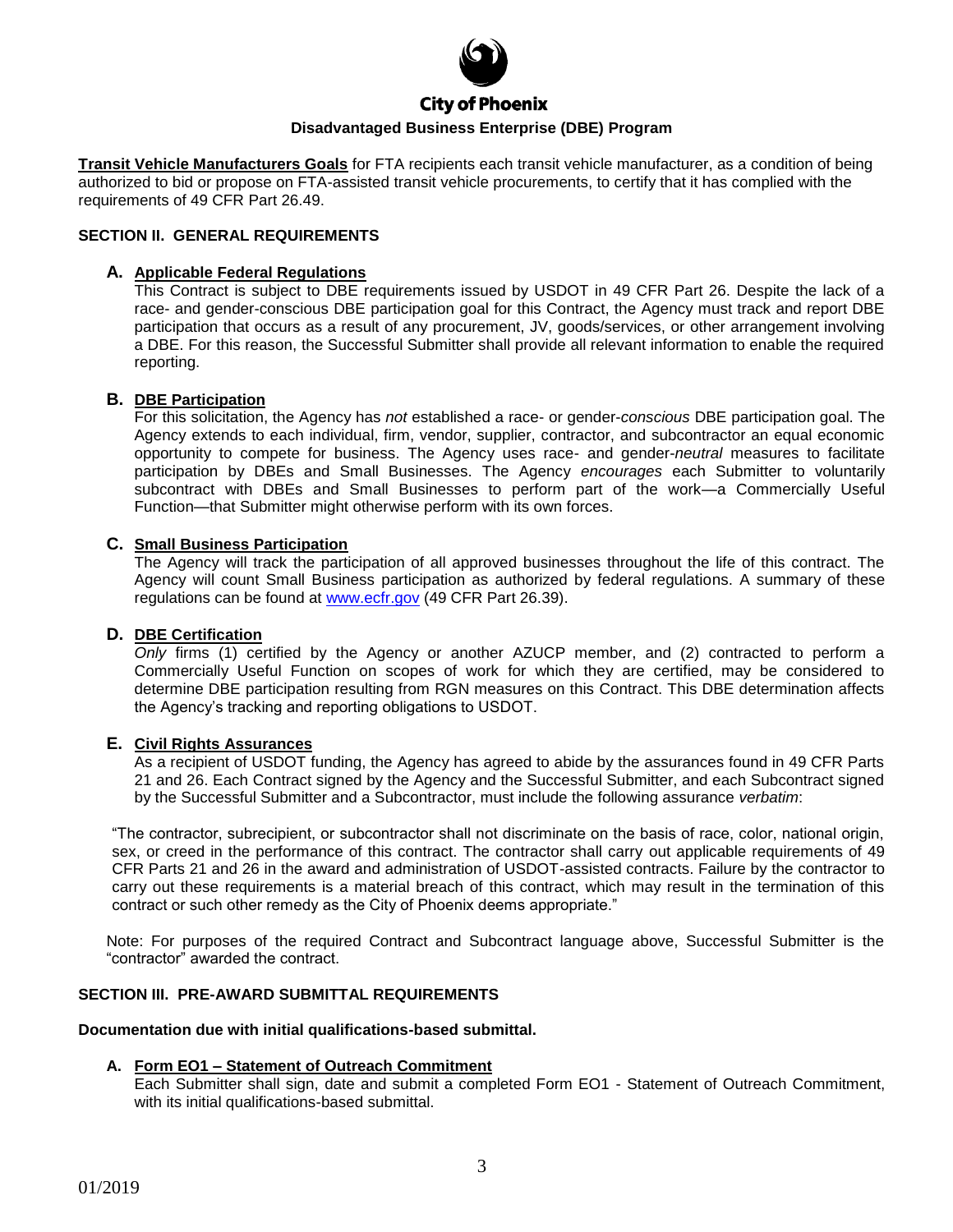

#### **B. Failure to Submit Form EO1**

Submittals that do not have this form completed and signed will be deemed nonresponsive. A nonresponsive submittal will be disqualified from further evaluation.

#### **SECTION IV. POST-AWARD SUBMITTAL REQUIREMENTS**

The Agency has implemented outreach requirements for this Contract. Specifically, the Successful Submitter shall: (1) identify small-business-participation opportunities, including Commercially Useful Functions; (2) actively solicit proposals from small businesses; (3) evaluate small-business proposals; and (4) communicate selection decisions to small businesses, including each rejection of a small-business proposal.

Following the award of the contract and prior to the execution of each phase, as a matter of compliance, the documentation of outreach efforts must be submitted and approved on a date to be determined by Contract Owner:

#### **A. Form EO2 - Small Business Outreach Efforts**

Successful Submitter shall complete and submit **Form EO2 - Small Business Outreach Efforts,** documenting its diligent, earnest outreach efforts for professional services, as described in this clause.

Form EO2 and all supporting documentation are due to the Equal Opportunity Department within 30 days, or a date determined by the City.

Successful Submitter shall list **All DBEs and Small Businesses** contacted by the Successful Submitter. Successful Submitter shall also provide the following minimum information to document its Outreach Efforts in the designated columns within Form EO2:

#### **1. Column A - Small Business Name and Contact Information**

Must list each business's full legal name and contact information. Successful Submitter shall inquire to obtain the following: the number of its employees, number of years in business and its estimated range of annual gross receipts.

#### **2. Column B - Business Status**

Indicate the business status. Check all that apply, if known.

- The official DBE database containing eligible DBE and SBC firms can be accessed at: [https://utracs.](https://utracs.azdot.gov/)**azdot**.gov
- City of Phoenix SBE Certification Directory can be accessed at: [https://phoenix.diversitycompliance.com](https://phoenix.diversitycompliance.com/)

#### **3. Column C - Scope(s) of Work Solicited**

List the scope(s) of work solicited for which the small business was considered for participation in the proposal. The solicitation shall include a description of the scope(s) of work being requested.

#### **4. Column D - Solicitation Method**

Indicate the solicitation method by which each small business was contacted for your outreach efforts, and provide supporting documentation. Supporting documentation must include a copy of the actual solicitation sent to DBEs and Small Businesses. The solicitation may be in the form of letters or attachments to email, phone logs, newspapers and trade papers, outreach events, etc. If using a log as supporting documentation, it must include:

- List the Solicitation Method
- Name of Submitter's Representative
- Name of Company Contacted
- Name of Person Contacted
- Date and Time of Contact
- Details of the Communication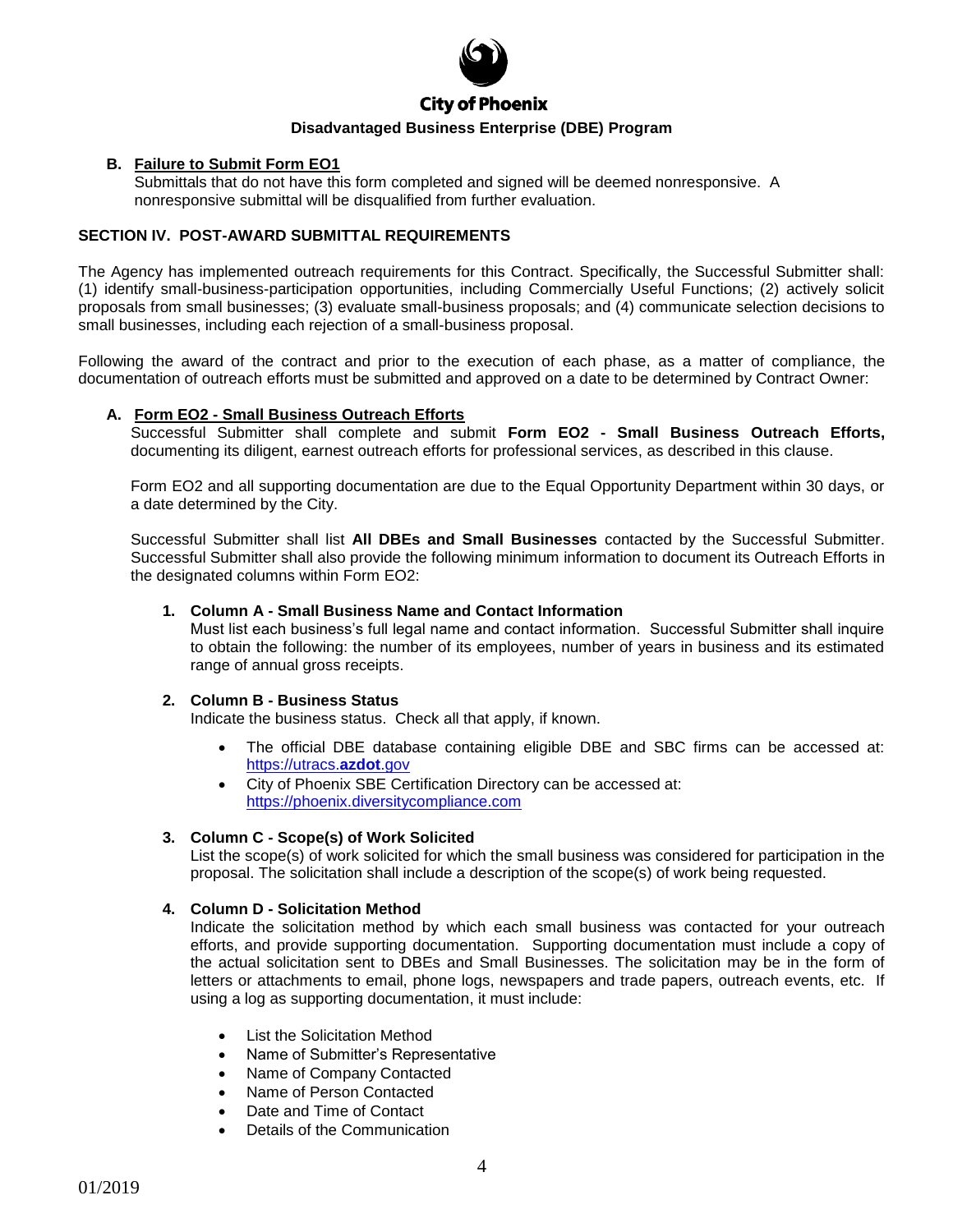

#### **5. Column E - Selection Decision**

Indicate the Successful Submitters selection decision for each small business that responded to the solicitation.

*If selected, indicate the Dollar Value. If not selected, provide an explanation why firm was NOT selected.*

#### **6. Column F - Method of Communication of Final Selection Outcome**

The Successful Submitter must notify the final selection outcome to all small businesses that responded. The supporting documentation for this notification may be in the form of an email, letter, or a telephone log, etc. This documentation must show the following information regarding the final selection:

- List the Selection Outcome
- Name of Submitter's Representative
- Name of Company Contacted
- Name of Person Contacted
- Date and Time of Contact
- Details of the Communication

\*Successful Submitter shall provide supporting documentation that shows Submitter has communicated its final selection decisions and outcomes to all DBE's and Small Businesses, including those not chosen to participate in this Contract.

#### **B. Form EO3 - Small Business Utilization Commitment**

The Successful Submitter shall complete, sign, date and submit EO3 - Small Business Utilization Commitment, which commits Successful Submitter to the Agency as follows:

- 1. The firms indicated as "Selected" on Form EO2 Small Business Outreach Efforts, will participate in this Contract;
- 2. The Successful Submitter will comply with the Race- and Gender-Neutral post-award compliance requirements as stated in the DBE contract clause;
- 3. Successful Submitter understands and agrees that any and all changes or substitutions to subcontracts with DBE's and Small Businesses must be authorized by the Compliance Specialist for the Contract Owner prior to implementation; and
- 4. The following statement is true and correct: The proposed total participation of DBE, SBC and SBE firms on this contract will be designated on Form EO3 by the Successful Submitter.

#### **C. Failure to Meet Outreach Requirements**

The DBE Compliance Specialist will determine, in writing, whether the Bidder has satisfied all outreach requirements. If the DBE Compliance Specialist determines the Bidder failed to satisfy the outreach requirements, then the DBE Compliance Specialist may determine the bid is nonresponsive. A determination of non-responsiveness *disqualifies* Bidder from further consideration for the Contract award. The Agency shall send written notice to Bidder stating the basis for the DBE Compliance Specialist's decision.

#### **Administrative Reconsideration**

In the event the City determines the Bidder failed to submit required documentation to meet the Small Business Outreach Requirements, an opportunity for reconsideration of this determination will be provided. This opportunity for reconsideration will seek to obtain clarification of documentation submitted with the bid.

Within three business days of being informed by the City that the Bidder is not responsive based on insufficient demonstration and/or documentation of Outreach Efforts, the Bidder may submit its written request to: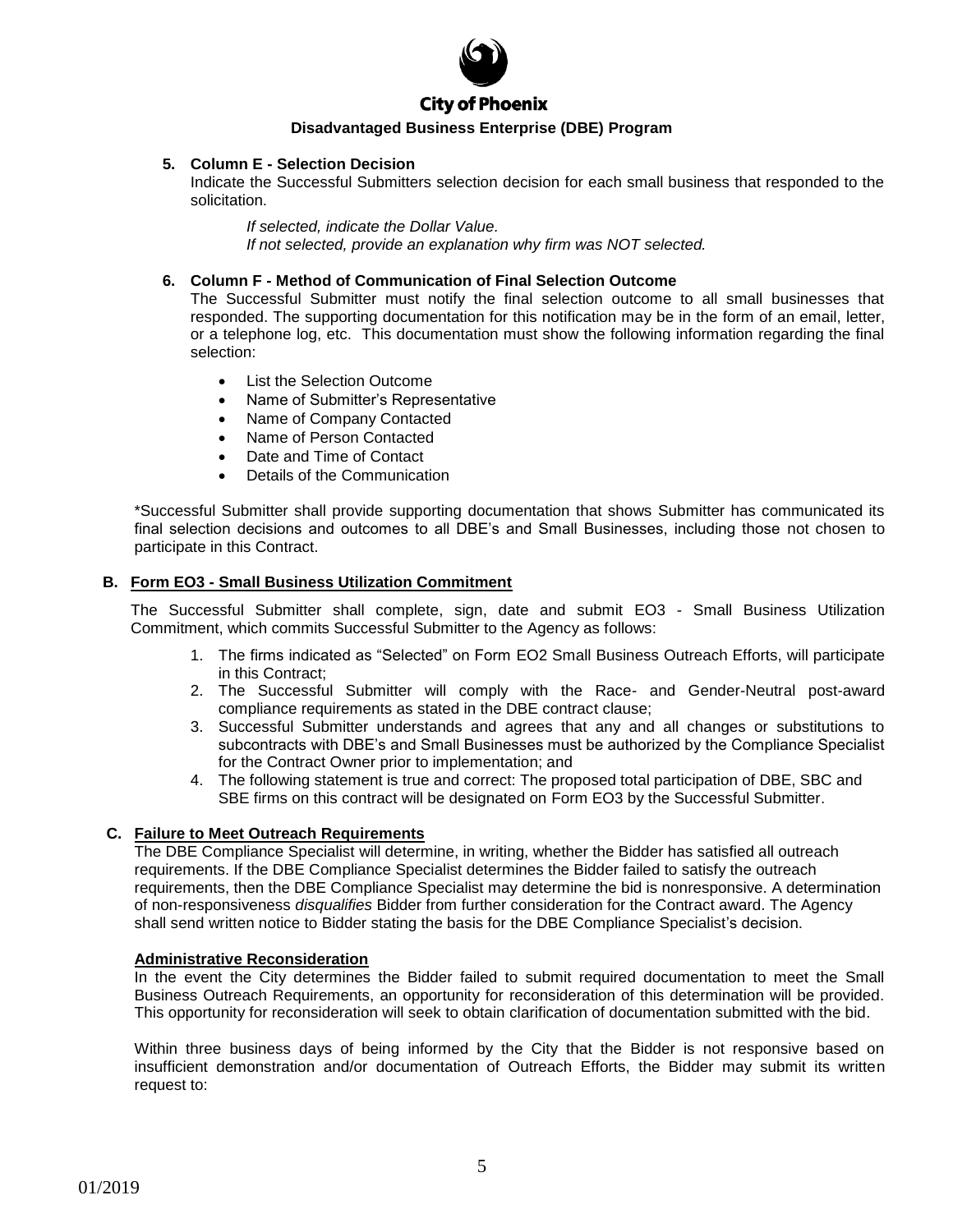

**City of Phoenix Equal Opportunity Department Office of the Director 200 W. Washington St., 15th Floor Phoenix, AZ 85003**

If the request for Administrative Reconsideration is not submitted within the allotted three business days, the non-responsive Bidder shall not utilize the DBE Program submittal requirements as the basis for its future protest.

As part of this reconsideration process, the Bidder will have an opportunity to provide written clarification or argument concerning the issue of whether it met the Outreach Requirements or provided sufficient supporting documentation of this efforts at the time of bid. As the Disadvantaged Business Enterprise Liaison Officer (DBELO) for the City, The Equal Opportunity Director shall review solely the written clarification or argument, along with any document(s) originally submitted at the time of bid. No new or revised forms or supporting documentation will be reviewed for consideration.

The DBELO or his designee will send the Bidder a written decision on the reconsideration, explaining the basis for finding that the Bidder did or did not meet the Small Business Outreach Requirements. The result of the DBE reconsideration process is not administratively appealable and cannot be escalated or included in any other protest not related to the DBE Program.

#### **SECTION V. POST-AWARD GENERAL REQUIREMENTS**

#### **A. Subcontracting Commitment**

The small business subcontractors identified and accepted in the Small Business Outreach documents must have an executed contract<sup>\*</sup> in place prior to the performance of work.

Successful Submitter shall submit to Agency, through the B2G system, all executed contracts, purchase orders, subleases, JV agreements, and other arrangements formalizing agreements between Successful Submitter and all subcontractors, upon execution throughout the life of this contract.

The Successful Submitter shall not terminate any approved DBE or Small Business Subcontracts, nor shall the Successful Submitter alter the scope of work or reduce the Subcontract amount, without the DBE Compliance Specialist's prior written approval. Any request to alter a DBE or Small Business Subcontract must be submitted in writing to the DBE Compliance Specialist before any change is made. If the Successful Submitter fails to do so, the Agency may declare Successful Submitter in breach of contract.

\*Executed contracts and all lower tier contracts must contain the required Civil Rights Assurances and Prompt Payment provisions.

#### **B. Counting Small Business Participation**

The prime contractor may only count expenditures to AZUCP certified DBE subcontractors that perform a commercially useful function on the contract. A DBE performs a commercially useful function when it is responsible for execution of the work of the contract and is carrying out its responsibilities by actually performing, managing, and supervising the work involved. A DBE subcontractor must perform a minimum of 30% of its subcontract value with its own workforce and equipment before its participation can be counted. DBEs must manage and control the performance of its contract and not be dependent on the prime's personnel and equipment to complete its work. Scope(s) of work not covered in the DBE firm's certification description *will not* be counted as DBE participation.

**Commercially Useful Function & Counting of DBE Trucking/Hauling: 49 CFR Part 26.55 Section (d)** defines Commercially Useful Function and the counting of DBE participation Trucking/Hauling as follows: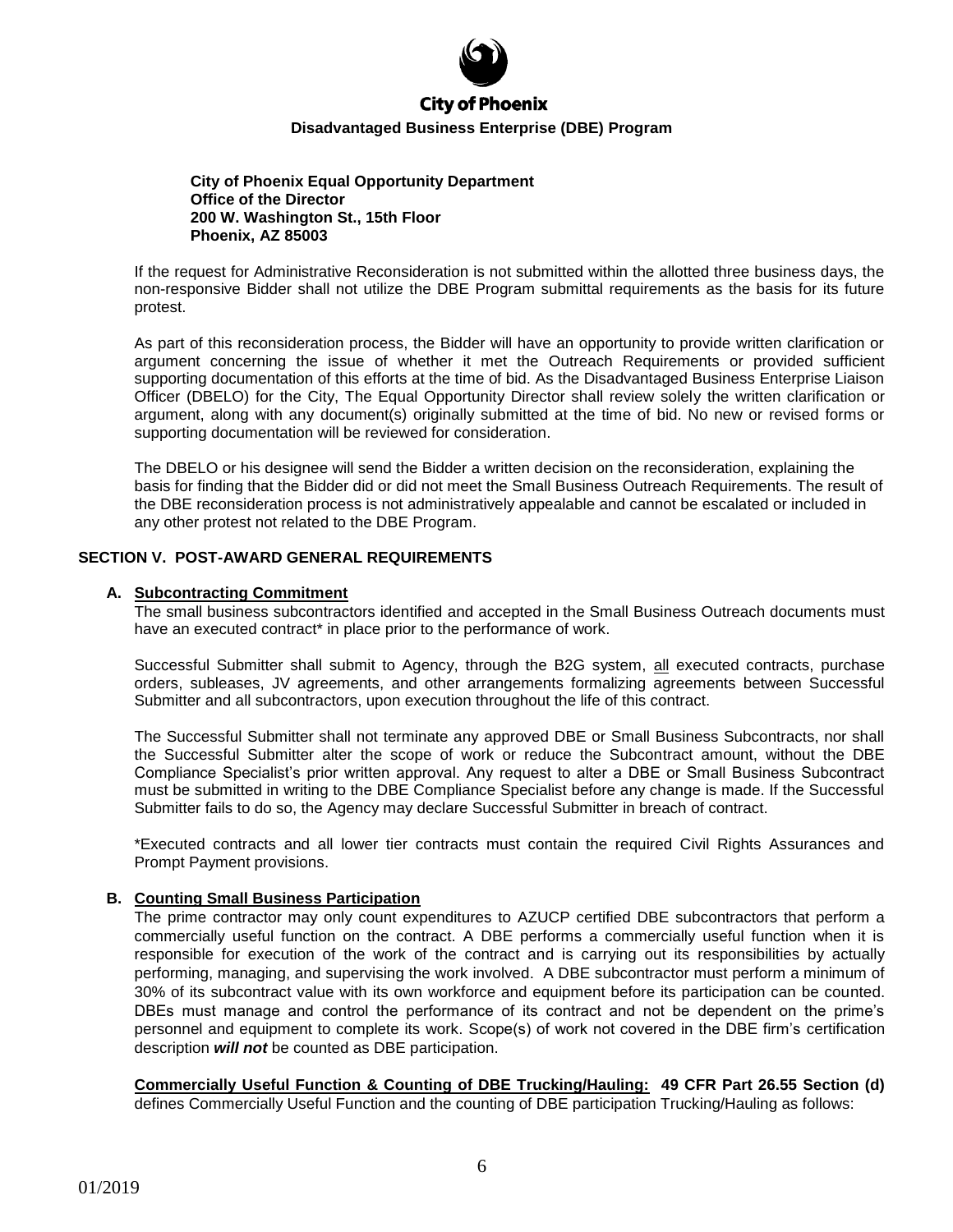

- The DBE must be responsible for the management and supervision of the entire trucking operation for which it is responsible on a particular contract, and there cannot be a contrived arrangement for the purpose achieving DBE participation.
- The DBE must itself own and operate at least one fully licensed, insured, and operational truck used on the contract.
- The DBE receives credit for the total value of the transportation services it provides on the contract using trucks it owns, insures, and operates using drivers it employs.
- The DBE may lease trucks from another DBE firm, including an owner-operator who is certified as a DBE. The DBE who leases trucks from another DBE receives credit for the total value of the transportation services the lessee DBE provides on the contract.
- The DBE may also lease trucks from a non-DBE firm, including from an owner-operator. The DBE who leases trucks from a non-DBE is entitled to credit for the total value of transportation services provided by non-DBE lessees not to exceed the value of transportation services provided by DBEowned trucks on the contract. Additional participation by non-DBE lessees receives credit only for the fee or commission it receives as a result of the lease arrangement.
- Amounts paid for dump fees or materials being hauled/dumped cannot be counted as DBE participation.

#### **Counting DBE certified Manufactures, Suppliers, and Brokers:**

**49 CFR Part 26.55 Section (e)** permits the counting of expenditures with DBEs for materials or supplies toward DBE participation as provided in the following:

- If the materials or supplies are obtained from a **DBE manufacturer**, count 100 percent of the cost of the materials or supplies toward DBE participation.
- If the materials or supplies are purchased from a **DBE regular dealer (supplier)**, count 60 percent of the cost of the materials or supplies toward DBE participation.
- If materials or supplies purchased from a DBE which is neither a manufacturer nor a regular dealer, **(broker or manufacturer's rep.)** count the entire amount of fees or commissions charged for assistance in the procurement of the materials and supplies toward DBE participation.

If an approved DBE allows its DBE certification to expire, or the certification is revoked during the course of the Subcontract, the Agency will consider all work performed by the DBE under the original contract to count as DBE participation. No increased scope of work negotiated after expiration or revocation of the DBE's certification may be counted. Any work performed under a Contract extension granted by the Agency may not be counted as DBE participation.

#### **C. Small Business Substitutions**

If the Small Business was approved by the Agency, the Phoenix DBE compliance Specialist will consider whether or not the Successful Submitter has exercised diligent and good-faith efforts to find another Small Business as a replacement. The Successful Submitter shall notify the Phoenix DBE Compliance Specialist in writing of the necessity to substitute a DBE or Small Business and provide specific reason(s) for the substitution or replacement. Actual substitution or replacement of a Small Business may not occur before the Phoenix DBE Compliance Specialist's written approval has been obtained.

#### **D. Relief from Proposed Small Business Utilization**

After Contract award, the Agency will not grant relief from the proposed Small Business utilization except in extraordinary circumstances. The Successful Submitter's request to modify Small Business participation must be in writing to the Phoenix DBE Compliance Specialist.

Successful Submitter's written request must set forth the amount of relief sought, evidence that demonstrates why relief is necessary, and any additional relevant information that the Phoenix DBE Compliance Specialist should consider. The Successful Submitter shall include with the request all documentation of Submitter's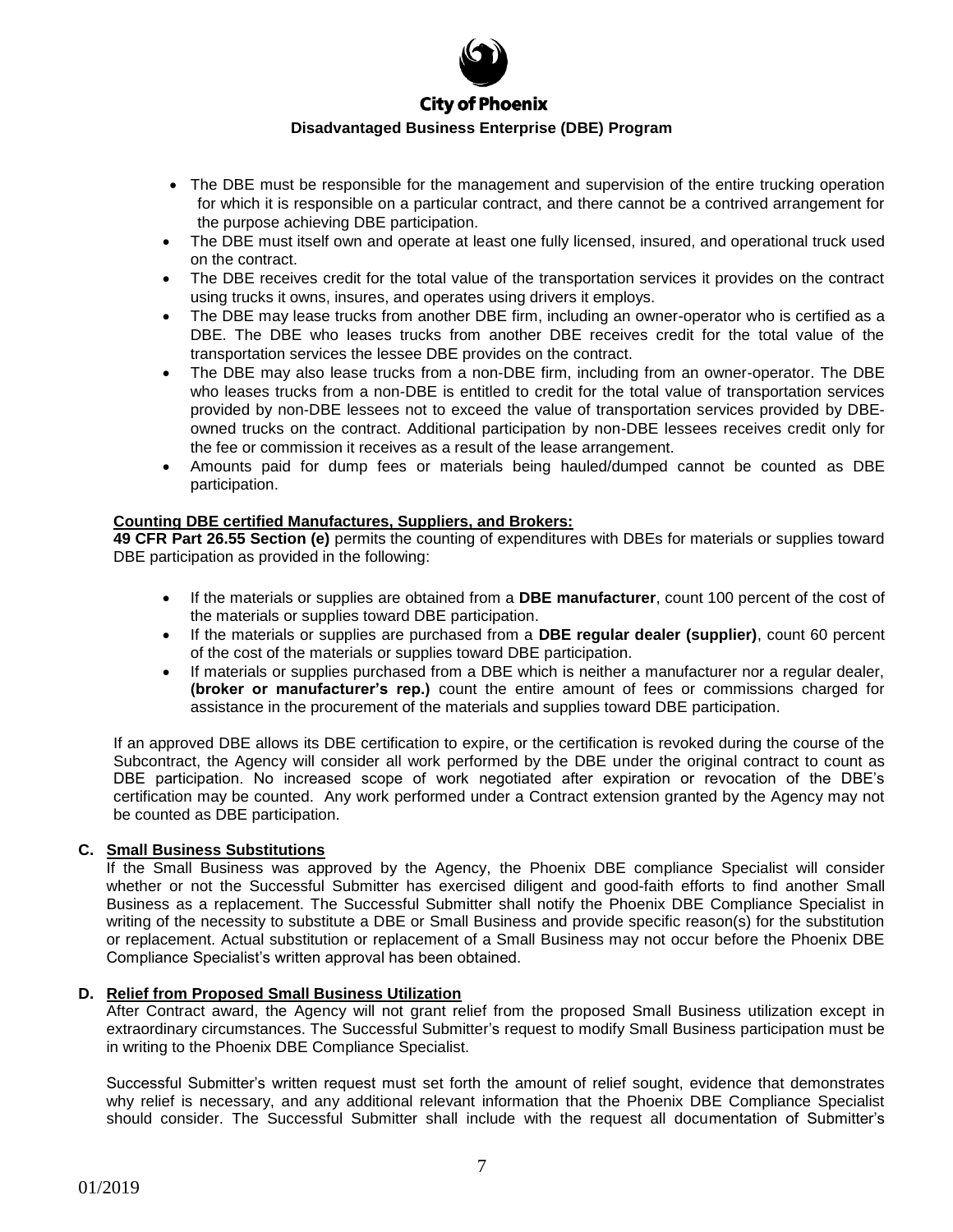

attempts to subcontract with the Small Business and any other action taken to locate and solicit a replacement Small Business.

#### **E. Prompt Payment of Subcontractors**

The prompt payment clause shall be included in every contract and subcontract.

The Successful Submitter must promptly pay its subcontractors, subconsultants, or suppliers. **For projects governed by Title 34 of the Arizona Revised Statues, payment must be made within seven (7) calendar days**. If the Successful Submitter diverts any payment received for a DBE's, Small Business's, or other Subcontractor's work performed on the Contract or fails to reasonably account for the application or use of the payment, the Agency may declare the Successful Submitter in breach of contract.

Under the prompt-payment provisions of 49 CFR Part 26, the Successful Submitter must ensure prompt and full release of retentions to Subcontractors and suppliers when their scope of work is complete and the Agency has paid Successful Submitter for the work. The Successful Submitter shall pay each Subcontractor's and supplier's retention no later than 30 days after the Agency has paid for the scope(s) of work, regardless if there's outstanding retention held against the Successful Submitter. If the Agency reduces the Successful Submitter's retention, the Successful Submitter shall correspondingly reduce the retentions of Subcontractors and suppliers that have performed satisfactory work.

Nothing in this section prevents the Successful Submitter from enforcing its Subcontract with a Subcontractor or supplier for defective work, late performance, and other claims arising under the Subcontract.

#### **SECTION VI. RECORDS & REPORTING REQUIREMENTS**

#### **A. Records**

During performance of the Contract, the Successful Submitter shall keep all records necessary to document Small Business participation. The Successful Submitter shall provide the records to the Agency within 72 hours of the Agency's request and at final completion of the Contract. The Agency will prescribe the form, manner, and content of reports. The required records include:

- 1. A complete listing of all Subcontractors and suppliers on the project;
- 2. Each Subcontractor's and supplier's scope performed;
- 3. The dollar value of all subcontracting work, services, and procurement;
- 4. Copies of all executed Subcontracts, purchase orders, and invoices;
- 5. Total operating expenses and total costs of goods sales; and
- 6. Copies of all payment documentation and Change Orders.

#### **B. Reports**

Successful Submitter is required to file the following payment reports in the B2G system:

- **1. Progress Payments:** By the 15th of *each* month, the Successful Submitter must enter payment information and related supporting documentation into the Agency's web-based certification and compliance reporting system.
	- a. The total of all payments received from the Agency during the previous month.
	- b. All payments made to Subcontractors during the previous month.

The Successful Submitter is responsible for ensuring that subcontractors confirm receipt of payment in the B2G system by the end of each month.

#### **2. Final Payment:**

Before the Agency processes the Successful Submitter's final payment and/or outstanding retention held against the Successful Submitter, the Successful Submitter shall notate in the B2G system: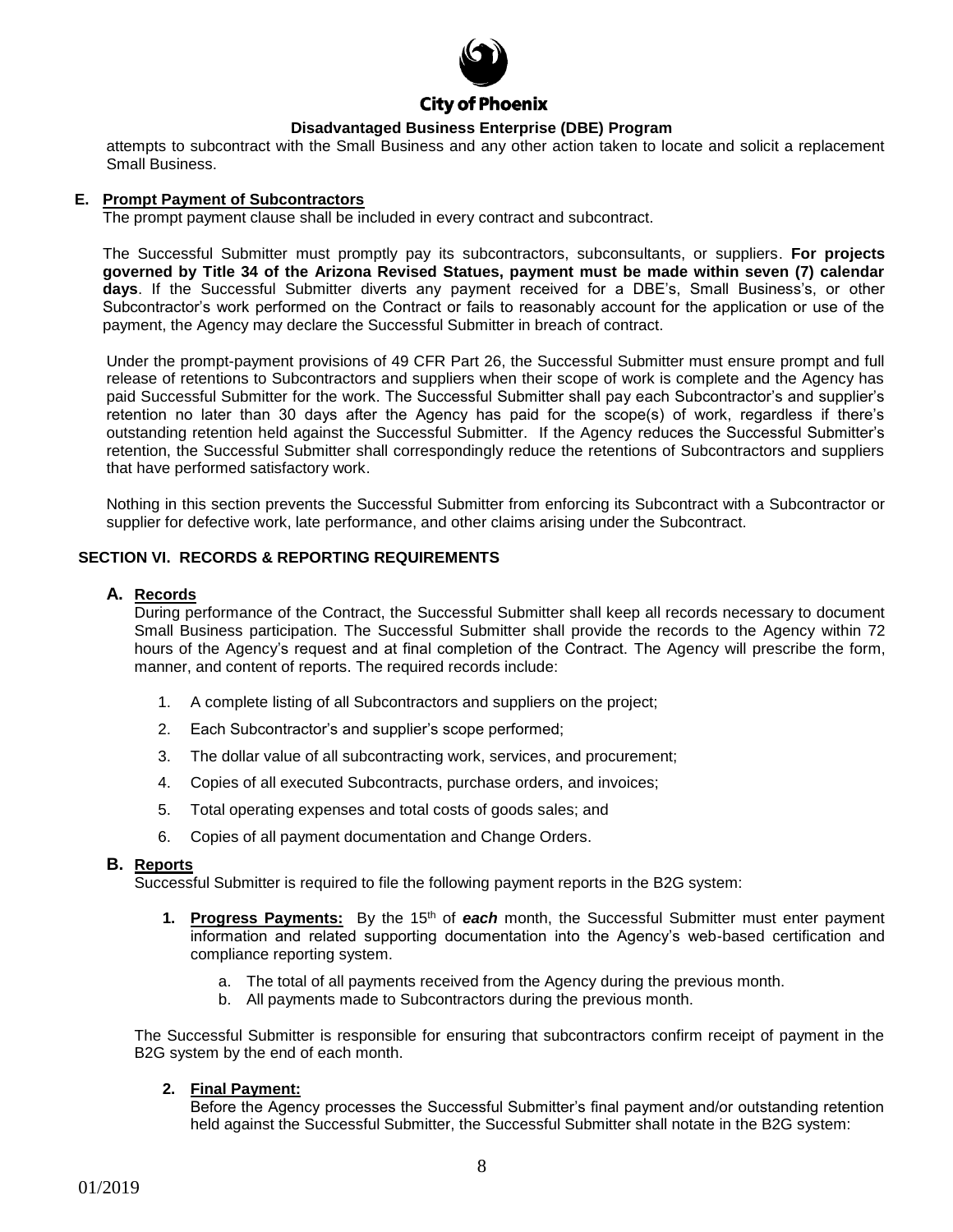

- a. The payment to each subcontractor is considered "Final".
- b. Every subcontractor must confirm they have received full and "Final" payment in the B2G system.
- c. For federal reporting purposes, Attachment E must be completed and signed by the Successful Submitter and DBE firm(s) prior to Successful Submitter receiving final payment

The Successful Submitter is responsible for ensuring that subcontractors confirm the receipt of full and "Final" payment in the B2G system.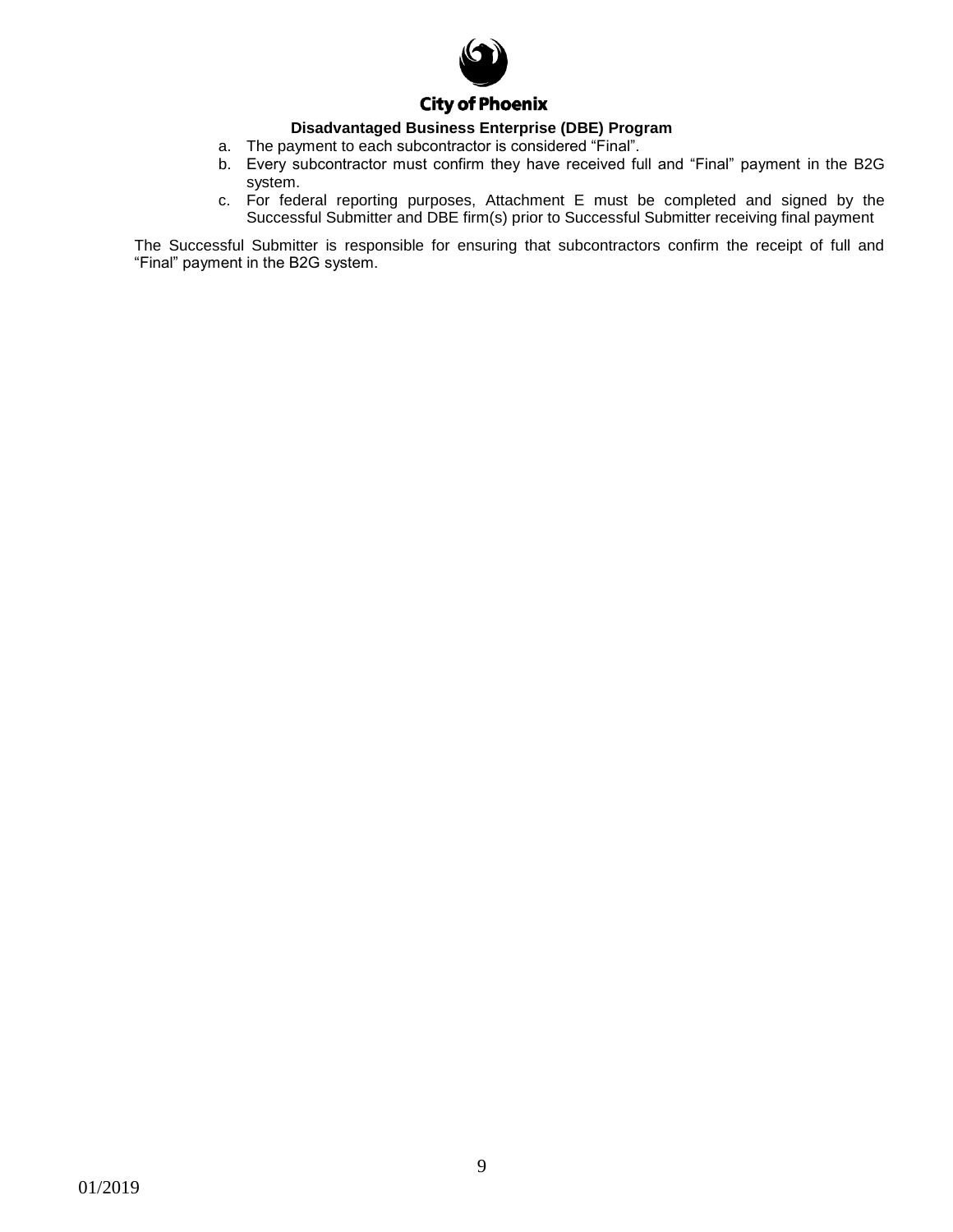

#### **DBE-Race & Gender Neutral (Negotiated)**

#### **FORM EO1 STATEMENT OF OUTREACH COMMITMENT (Due with initial submittal)**

| Project Number:<br>N/A | <b>Project Title:</b><br><b>LIGHT RAIL EXTENSION MATERIALS TESTING AND CONSTRUCTION</b><br>ADMINISTRATION AND INSPECTION ON-CALL SERVICES |  |  |  |
|------------------------|-------------------------------------------------------------------------------------------------------------------------------------------|--|--|--|
|                        |                                                                                                                                           |  |  |  |

On behalf of the Submitter, I certify under penalty of perjury that the following information is true and correct.

If selected as the Successful Submitter, the Successful Submitter will:

- 1) Fulfill all required small business outreach requirements and shall submit all required outreach efforts documentation for contracting opportunities within 30 days or a date determined by the City following contract award recommendation;
- 2) Conduct all required small business outreach and will submit all supporting documentation; and
- 3) Comply with the Race and Gender-Neutral post-award requirements stated in the DBE Contract Clause.

**Agency Name** ADDRESS Phone Numbers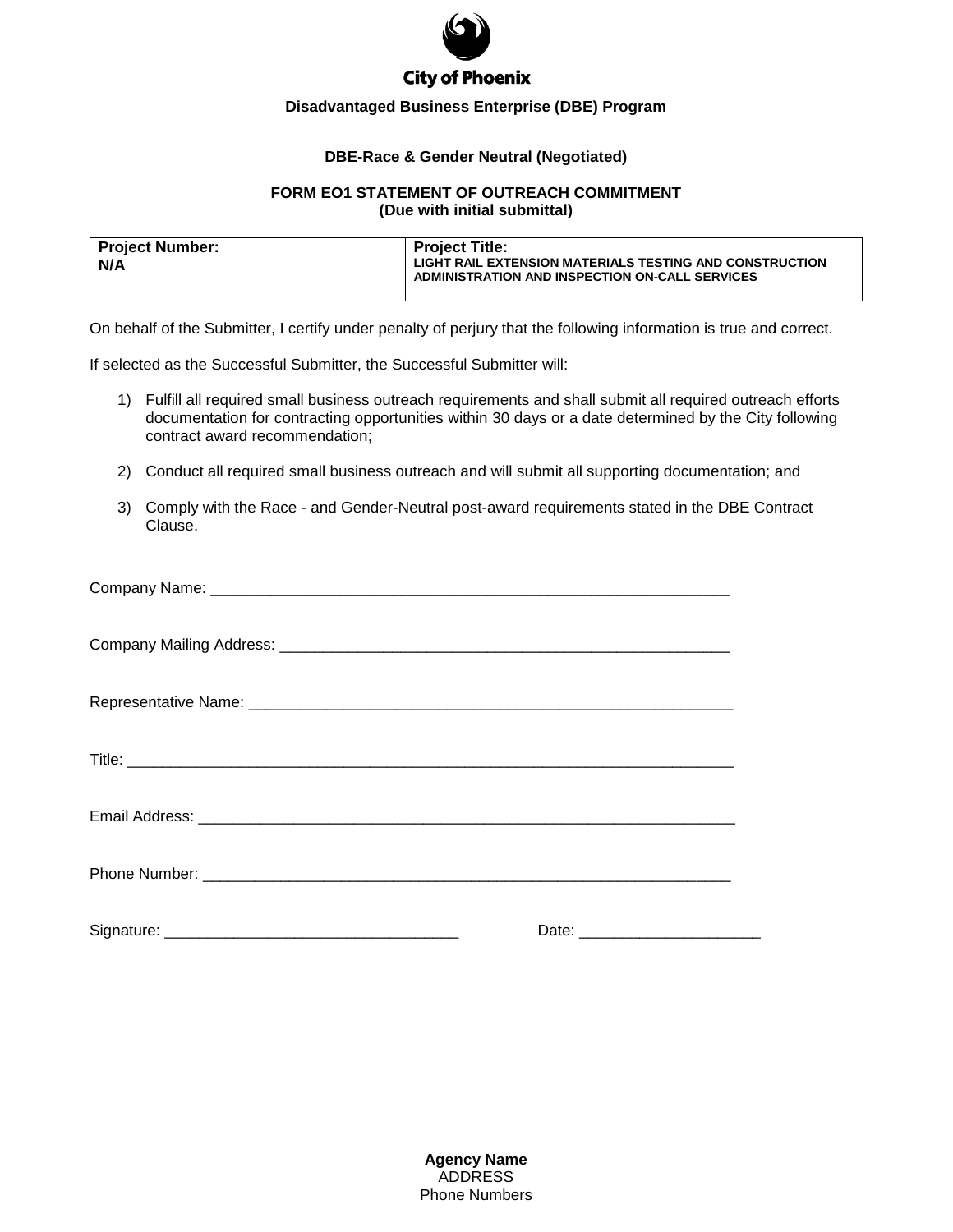# **Disadvantaged Business Enterprise (DBE) Program DBE-Race & Gender Neutral (Negotiated) Form EO2 SMALL BUSINESS OUTREACH EFFORTS**

| <b>Name of Company (Submitter):</b>                          |                                    | Contract # / Project #:                 |                                                 | <b>Contract Name:</b>                       |                                                          |                                                                                                                                      |                                                                                                                                                                                                                                                                                                                              |
|--------------------------------------------------------------|------------------------------------|-----------------------------------------|-------------------------------------------------|---------------------------------------------|----------------------------------------------------------|--------------------------------------------------------------------------------------------------------------------------------------|------------------------------------------------------------------------------------------------------------------------------------------------------------------------------------------------------------------------------------------------------------------------------------------------------------------------------|
| Email:                                                       |                                    |                                         |                                                 | Phone #:                                    |                                                          | <b>Point of Contact:</b>                                                                                                             |                                                                                                                                                                                                                                                                                                                              |
|                                                              |                                    |                                         |                                                 |                                             |                                                          | Supporting documentation is required for columns D and F. Successful Submitter should make additional copies of this form as needed. | Successful Submitter must conduct outreach efforts and submit supporting documentation of those outreach efforts as described in the Disadvantaged Business<br>Enterprise (DBE) Program Race- and Gender-Neutral Contract Clause (Contract Clause). Detailed instructions for this form are included in the Contract Clause. |
| (A)<br><b>Small Business Name</b><br>and Contact Information |                                    | (B)<br><b>Business</b><br><b>Status</b> | (C)<br>Scope(s) of Work<br><b>Solicited</b>     | (D)<br><b>Solicitation</b><br><b>Method</b> | (E)<br><b>Selection Decision</b>                         | (F)<br><b>Communication Final</b><br><b>Selection Outcome</b>                                                                        |                                                                                                                                                                                                                                                                                                                              |
| Name:<br>Address:                                            |                                    |                                         | $\Box$ DBE<br>SBC - Small                       | List Scope(s) of Work                       | $\Box$ E-mail Blast<br>□ Phone Call                      | $\Box$ Firm was selected                                                                                                             | Firms must be notified of final<br>selection outcome prior to<br>submittal of this form.                                                                                                                                                                                                                                     |
| City, State, Zip:                                            |                                    | Number of<br>Employees:                 | <b>Business Concern</b><br>$\Box$ SBE - City of |                                             | $\Box$ In-Person                                         | Dollar Value:                                                                                                                        | Date Firm was Notified:                                                                                                                                                                                                                                                                                                      |
| Phone Number:                                                | Email or Fax:                      |                                         | <b>Phoenix Certified</b><br>$\Box$ Unknown      |                                             | $\Box$ Newspaper<br>$\Box$ Website                       | $\Box$ Firm was not selected<br>Provide explanation of                                                                               | Method used to Communicate<br>Selection:                                                                                                                                                                                                                                                                                     |
| Number of Years in<br>Business:                              | Range of Annual Gross<br>Receipts: |                                         |                                                 |                                             | $\Box$ Trade Listing<br>□ Outreach Event<br>$\Box$ Other | why firm NOT selected                                                                                                                | $\Box$ Email<br>$\Box$ Phone<br>$\Box$ Fax<br>$\Box$ Letter<br>$\Box$ In person                                                                                                                                                                                                                                              |
| Name:<br>Address:                                            |                                    | $\Box$ DBE<br>$\Box$ SBC - Small        | <b>List Scope(s) of Work</b>                    | $\Box$ E-mail Blast<br>$\Box$ Phone Call    | $\Box$ Firm was selected                                 | Firms must be notified of final<br>selection outcome prior to<br>submittal of this form.                                             |                                                                                                                                                                                                                                                                                                                              |
| City, State, Zip:                                            | Number of<br>Employees:            |                                         | <b>Business Concern</b><br>□ SBE - City of      |                                             | $\Box$ In-Person                                         | Dollar Value:                                                                                                                        | Date Firm was Notified:                                                                                                                                                                                                                                                                                                      |
| Phone Number:                                                | Email or Fax:                      |                                         | <b>Phoenix Certified</b>                        |                                             | $\Box$ Newspaper<br>$\Box$ Website                       | $\Box$ Firm was not selected<br>Provide explanation of<br>why firm NOT selected                                                      | Method used to Communicate<br>Selection:                                                                                                                                                                                                                                                                                     |
| Number of Years in<br>Business:                              | Range of Annual Gross<br>Receipts: |                                         | $\Box$ Unknown                                  |                                             | $\Box$ Trade Listing<br>□ Outreach Event<br>$\Box$ Other |                                                                                                                                      | $\Box$ Email<br>$\Box$ Phone<br>$\Box$ Fax<br>$\Box$ Letter<br>$\Box$ In person                                                                                                                                                                                                                                              |